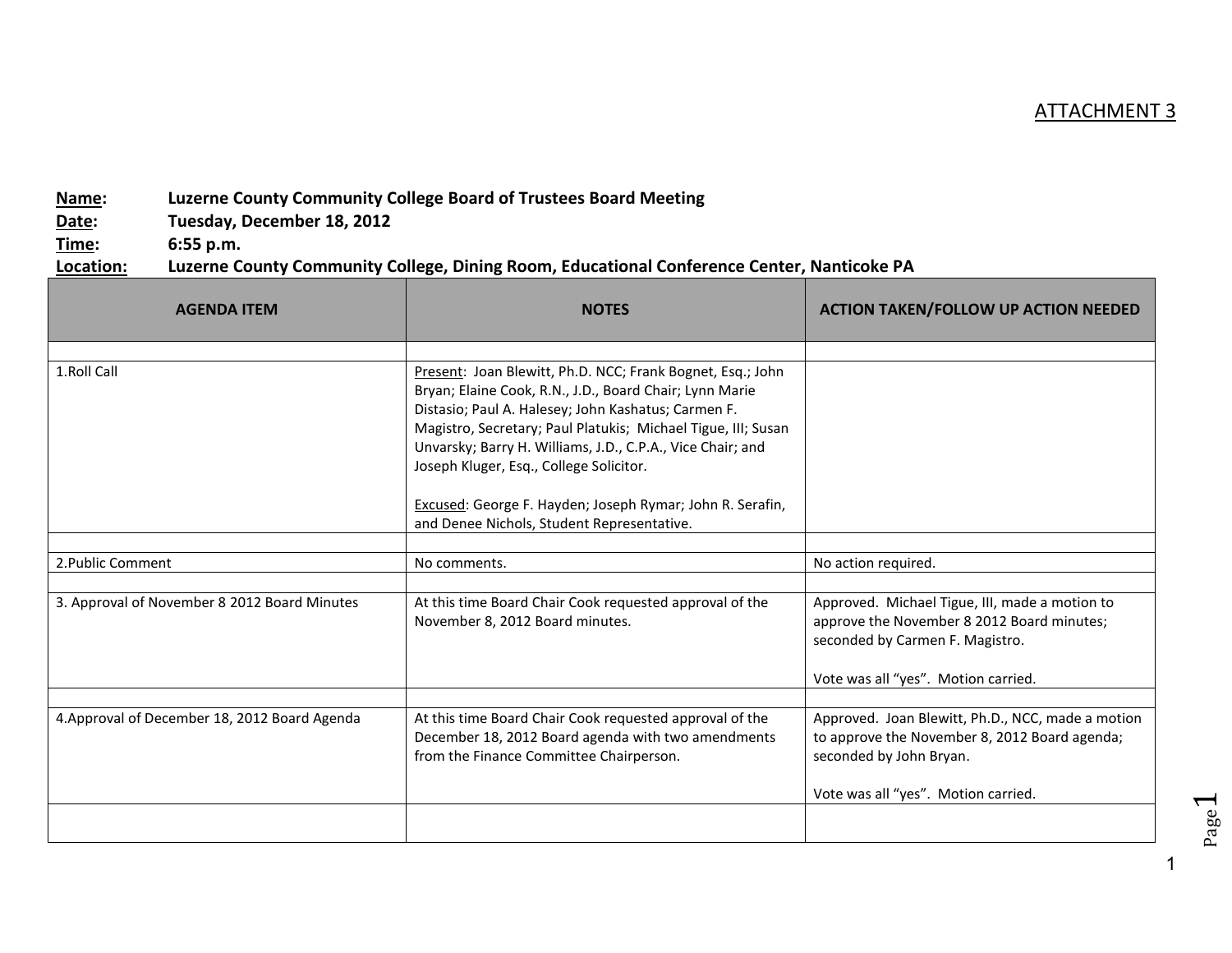| 5. Report of Officers and Agents                                                 | Thomas P. Leary, President, presented his vision for Luzerne                                                                                                                                                                                                                                      |                                                                                                                                             |
|----------------------------------------------------------------------------------|---------------------------------------------------------------------------------------------------------------------------------------------------------------------------------------------------------------------------------------------------------------------------------------------------|---------------------------------------------------------------------------------------------------------------------------------------------|
| $\triangleright$ President's Vision                                              | County Community College. (Exhibit 1)                                                                                                                                                                                                                                                             |                                                                                                                                             |
| 6. Executive Committee                                                           | Board Chair Cook noted the rescheduling of Board<br>Committee meeting for the month of February are as<br>follows: Academic and Finance Committees rescheduled to<br>February 5; Human Resources Committee and Executive<br>Committee rescheduled to February 6.                                  |                                                                                                                                             |
| 7. Report/Action of the Academic Committee                                       | Paul Platukis, Committee Chair, presented the Academic<br>Committee report.                                                                                                                                                                                                                       |                                                                                                                                             |
| 7A. Recommendation to approve Program Additions,<br>Deletions, and Modifications | 7A. Recommend the Luzerne County Community College<br>Board of Trustees approve the Program Addition, Deletion<br>and Modifications.                                                                                                                                                              | 7 A. Approved. Motion made by John Kashatus;<br>seconded by Joan M. Blewitt, Ph.D., NCC.<br>Vote was all "yes". Motion carried.             |
|                                                                                  |                                                                                                                                                                                                                                                                                                   |                                                                                                                                             |
| 8. Report/Action of the Finance Committee:                                       | Barry H. Williams, J.D., C.P.A., Vice Chair and Chair of the<br>Finance Committee presented the following report.                                                                                                                                                                                 |                                                                                                                                             |
| 8A. Audit Report                                                                 | 8A. Recommend the Luzerne County Community College<br>Board of Trustees approve the Audit Report ending June 30,<br>2012, as provided by Prociak and Associates, LLC.                                                                                                                             | 8A. Approved. Motion made by Carmen F.<br>Magistro; seconded by Paul Platukis.<br>Vote was all "yes". Motion carried.                       |
| 8B. Summary of Payments                                                          | 8B. Recommend the Luzerne County Community College<br>Board of Trustees approve the summary of payments.                                                                                                                                                                                          | 8B. Approved. Motion made by Michael Tigue, III;<br>seconded by Carmen F. Magistro, Board Secretary.<br>Vote was all "yes". Motion carried. |
| 8C. Trustee Travel, ACCT National Legislative Summit                             | 8C. Recommend Luzerne County Community College Board<br>of Trustees approve the use of budgeted use of budgeted<br>trustee travel funds not to exceed \$4,500 for two (2)<br>trustees to attend the ACCT Community College National<br>Legislative Summit, Washington, D.C., February 10-14, 2013 | 8C. Approved. Motion made Joan Blewitt, Ph.D.,<br>NCC; seconded by Michael Tigue, III.                                                      |
| 8D. RFP Property and Liability Insurance                                         | 8D. Recommend Luzerne County Community College Board<br>of Trustees approve the award of the Property and Liability<br>Insurance Contract in the amount of \$199,571.00 to Joseph<br>J. Joyce Associates Inc.                                                                                     | 8D. Approved. Motion made by Michael Tigue, III;<br>seconded by Susan Unvarsky.<br>Vote was all "yes". Motion carried.                      |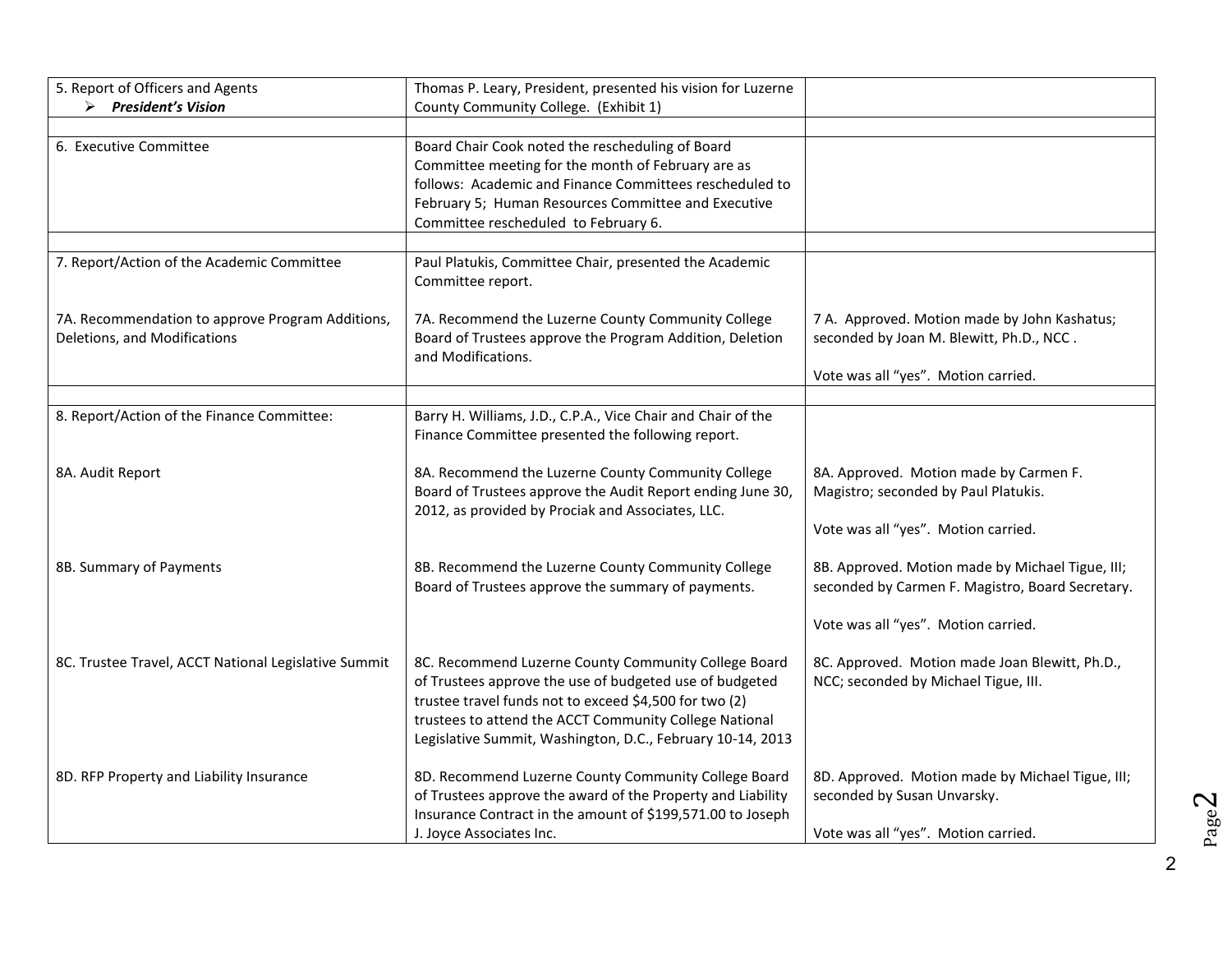| 8E. RFP Worker's Compensation Insurance                                                                                                       | 8E. Recommend Luzerne County Community College Board<br>of Trustees approve the award of the Worker's<br>Compensation Insurance Contract in the amount of<br>\$139,658.00 to Joseph J. Joyce Associates Inc.                                                                           | 8E. Motion made by Carmen F. Magistro, Board<br>Secretary; seconded by Michael Tigue, III.<br>Vote was all "yes". Motion carried.                                                |
|-----------------------------------------------------------------------------------------------------------------------------------------------|----------------------------------------------------------------------------------------------------------------------------------------------------------------------------------------------------------------------------------------------------------------------------------------|----------------------------------------------------------------------------------------------------------------------------------------------------------------------------------|
| 8F. RFP - Two (2) Full Service 2014 Truck Lease<br>Renewal                                                                                    | 8F. Tabled.                                                                                                                                                                                                                                                                            | 8F. Tabled.                                                                                                                                                                      |
| 8G. Continuation of Employment Retraining<br><b>Opportunities Program</b>                                                                     | 8G. Recommend that Luzerne County Community College<br>Board of Trustees Finance Committee continue the LCCC<br>Employment Retraining Opportunities Program for the<br>Spring 2013 Semester with a tuition offset for eligible<br>individuals not to exceed a total value of \$50,000. | 8G. Approved. Motion made by Michael Tigue, III;<br>seconded by John Bryan.<br>Vote was all "yes". Motion carried.                                                               |
| 8H. Quote 371 Four (4) Office Copiers                                                                                                         | 8H. Recommend Luzerne County Community College Board<br>of Trustees approve the award of QUOTE #371 for 4                                                                                                                                                                              | 8H. Approved. Motion made by Susan Unvarsky;<br>seconded by Carmen F. Magistro, Board Secretary.                                                                                 |
|                                                                                                                                               | Copiers to Edwards Business Systems in the amount of<br>\$30,336.00. This pricing would result in a savings of<br>\$3,924.00 from the previous five years.                                                                                                                             | On the question, Frank Bognet, Esq. stated he felt<br>the this item should be re-bid, stating the copiers<br>should be purchased not leased.                                     |
|                                                                                                                                               |                                                                                                                                                                                                                                                                                        | Vote was ten "yes"; and two "no" by Trustees Frank<br>Bognet, Esq., and John Bryan.                                                                                              |
|                                                                                                                                               |                                                                                                                                                                                                                                                                                        | Motion carried.                                                                                                                                                                  |
| 8l. Approval of Administrative Policies:<br>Never Attended Student Policy<br>$\circ$<br><b>Student Usage of Bookstore Accounts</b><br>$\circ$ | 8I. Recommend the Luzerne County Community College<br>Board of Trustees approve the following administrative<br>policies: Never Attended Student Policy; and Student Usage                                                                                                             | 8I. Approved. Motion made by Joan Blewitt, Ph.D.,<br>NCC; seconded by Michael Tigue, III.                                                                                        |
| Established Through LCCC Financial Aid<br><b>Office Policy</b>                                                                                | of Bookstore Accounts Established Through LCCC Financial<br>Aid Office Policy.                                                                                                                                                                                                         | Vote was all "yes". Motion carried.                                                                                                                                              |
| 8J. Addendum to the construction contract<br>documents                                                                                        | 8J. Recommend the Luzerne County Community College<br>Board of Trustees approve additional addendum to the<br>construction contract documents for inclusion of delay                                                                                                                   | 8J. Approved. Motion made by Joan Blewitt, Ph.D.,<br>NCC; seconded by John Kashatus.                                                                                             |
|                                                                                                                                               | damages provision.                                                                                                                                                                                                                                                                     | On the question, Carmen F. Magistro, Board<br>Secretary, asked whether this was going forward.<br>Board Chair stated yes.<br>Vote was eleven (11) "yes"; and four (4) no vote by |

3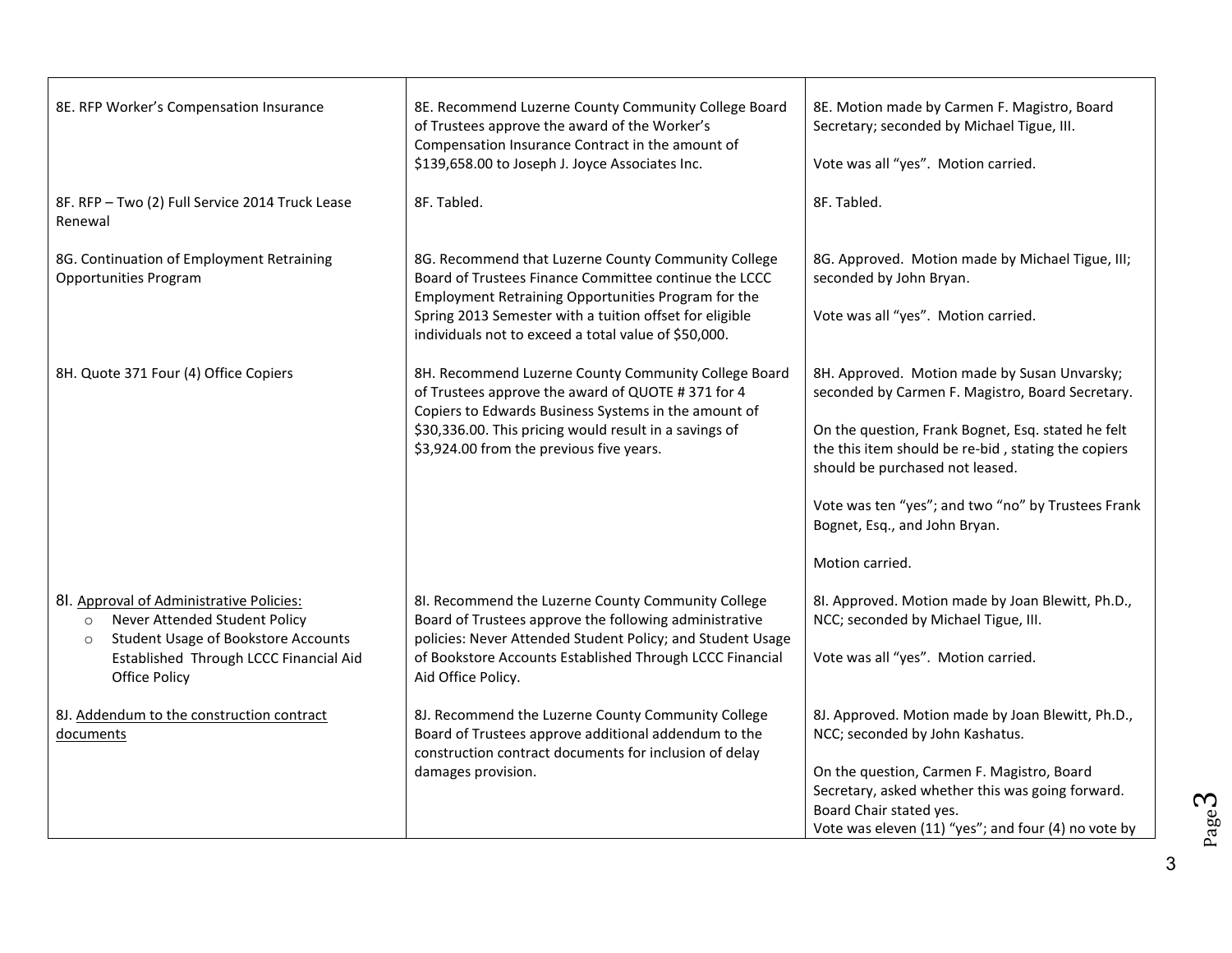|                                                                                                                                                                      |                                                                                                                                                                                                                             | Trustee Michael Tigue, III, Carmen F. Magistro,<br>Board Secretary, Lynn Marie Distasio, and Paul<br>Halesey. Motion carried.           |
|----------------------------------------------------------------------------------------------------------------------------------------------------------------------|-----------------------------------------------------------------------------------------------------------------------------------------------------------------------------------------------------------------------------|-----------------------------------------------------------------------------------------------------------------------------------------|
| 8K. Addendum to construction bid packages                                                                                                                            | 8K. Recommend the Luzerne County Community College<br>Board of Trustees approve addendum to construction bid<br>packages for inclusion of delay damages provision and<br>future contracts.                                  | 8K. Approved. Motion made by Carmen F. Magistro,<br>Board Secretary; seconded by John Bryan.                                            |
|                                                                                                                                                                      |                                                                                                                                                                                                                             | Vote was eleven (11) "yes"; and one (1) no vote by<br>Trustee Michael Tigue, III. Motion carried.                                       |
| 8L. Change to Check Signature Policy                                                                                                                                 | 8L. Recommend the Luzerne County Community College<br>Board of Trustees the following change to the Check<br>Signature Policy: The only persons authorized to sign checks<br>for Luzerne County Community College shall be: | 8L. Approved. Motion made by Carmen F. Magistro,<br>Board Secretary; seconded by Susan Unvarsky.<br>Vote was all "yes". Motion carried. |
|                                                                                                                                                                      | The President of the College and the Dean of Finance;<br>however the Provost & Vice-President of Academic<br>Affairs can sign in the absence of the President.                                                              |                                                                                                                                         |
|                                                                                                                                                                      | The Vice-President of Workforce and Community<br>Development can sign in the absence of the President;                                                                                                                      |                                                                                                                                         |
|                                                                                                                                                                      | the Comptroller can sign In the absence of the Dean of<br>Finance; and the Director of Finance and Accounting<br>can sign in the absence of the Dean of Finance.                                                            |                                                                                                                                         |
|                                                                                                                                                                      |                                                                                                                                                                                                                             |                                                                                                                                         |
| 9. Report/Action of the Human Resources Committee                                                                                                                    | Paul Halesey, Committee Chair, presented the Human<br>Resources Committee action item.                                                                                                                                      |                                                                                                                                         |
| 9A. Approval of Administrative Policies:<br>Academic Rank Policy<br>$\circ$<br>Code of Ethics Policy<br>$\circ$<br>Mandatory Reporting of Suspected Child<br>$\circ$ | 9A. Committee Chair Halesey asked for a motion to approve<br>the following administrative policies:<br>Academic Rank Policy, Code of Ethics Policy; Mandatory<br>Reporting of Suspected Child Abuse or Neglect              | 9A. Approved. Motion made by Paul Platukis<br>seconded by Carmen F. Magistro, Board Secretary,<br>to approve the Academic Rank Policy.  |
| Abuse or Neglect and Student Abuse Policy<br>LCCC Safety and Security Department Use of<br>$\circ$                                                                   | and Student Abuse Policy, LCCC Safety and Security<br>Department Use of Force Policy, and the Firearms and Other                                                                                                            | Vote was all "yes". Motion carried.                                                                                                     |
| <b>Force Policy</b><br>Firearms and Other Prohibited Weapons<br>$\circ$<br>Policy                                                                                    | Prohibited Weapons Policy.                                                                                                                                                                                                  | Approved. Motion made by Lynn Marie Distasio,<br>seconded by John Bryan, to approve the Code of<br><b>Ethics Policy</b>                 |
|                                                                                                                                                                      |                                                                                                                                                                                                                             | Vote was all "yes". Motion carried.<br>Approved. Motion made by Susan Unvarsky                                                          |

4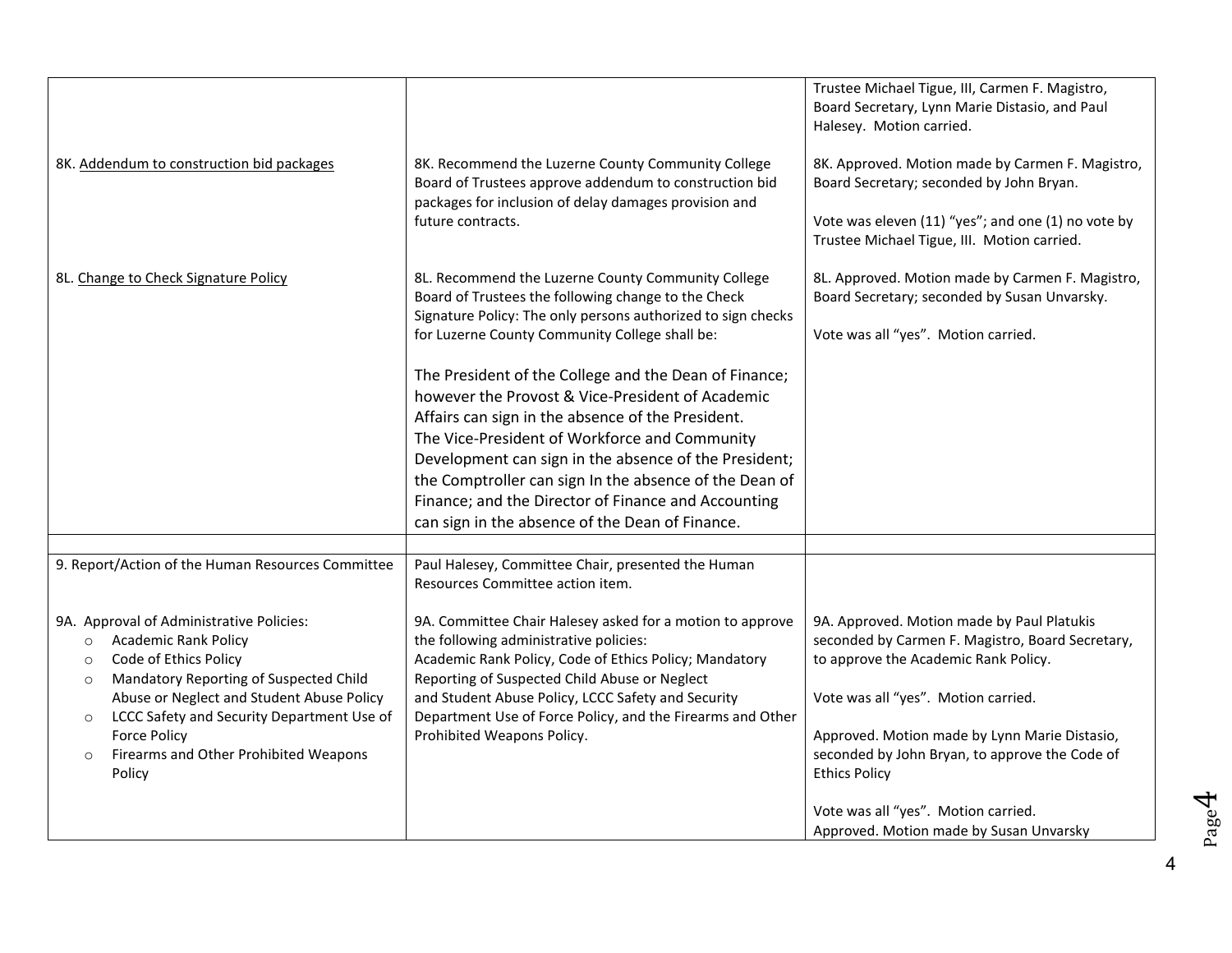|                                                   |                                                           | seconded by Carmen F. Magistro, Board Secretary,    |
|---------------------------------------------------|-----------------------------------------------------------|-----------------------------------------------------|
|                                                   |                                                           | to approve the Mandatory Reporting of Suspected     |
|                                                   |                                                           | Child Abuse or Neglect and Student Abuse Policy.    |
|                                                   |                                                           |                                                     |
|                                                   |                                                           | Vote was all "yes". Motion carried.                 |
|                                                   |                                                           |                                                     |
|                                                   |                                                           | Approved. Motion made by Michael Tigue, III         |
|                                                   |                                                           | seconded by Joan Blewitt, Ph.D., NCC, to approve    |
|                                                   |                                                           | Firearms and Other Prohibited Weapons Policy.       |
|                                                   |                                                           |                                                     |
|                                                   |                                                           |                                                     |
|                                                   |                                                           | Vote was all "yes". Motion carried.                 |
|                                                   |                                                           |                                                     |
|                                                   |                                                           | Approved. Motion made by Carmen F. Magistro,        |
|                                                   |                                                           | Board Secretary, seconded by Michael Tigue, III, to |
|                                                   |                                                           | approve Firearms and Other Prohibited Weapons       |
|                                                   |                                                           | Policy.                                             |
|                                                   |                                                           |                                                     |
|                                                   |                                                           | Vote was all "yes". Motion carried.                 |
|                                                   | <b>Informational Items</b>                                |                                                     |
| 1. Unfinished Business of Previous Meeting        | John Kashatus thanked President Leary for allowing the    |                                                     |
|                                                   | Culinary Arts Department participate in the Thanksgiving  |                                                     |
|                                                   | Day Dinner program.                                       |                                                     |
|                                                   |                                                           |                                                     |
| 2.Informational Report of the Executive Committee | No report.                                                | No action required.                                 |
|                                                   |                                                           |                                                     |
| 3. Informational Report of the Human Resources    | Paul Halesey, Committee Chair, Human Resources            | No action required.                                 |
| Committee                                         | Committee, stated the information on recent appointments  |                                                     |
|                                                   | and leave report is attached to the agenda.               |                                                     |
|                                                   |                                                           |                                                     |
| 4. Communications                                 | Susan Unvarsky commended President Leary on his           | No action required.                                 |
|                                                   | presentation, noting she is pleased to see College moving |                                                     |
|                                                   | forward.                                                  |                                                     |
|                                                   |                                                           |                                                     |
|                                                   | Board Chair Cook noted communication was included in the  |                                                     |
|                                                   |                                                           |                                                     |
|                                                   | Board packets for the Trustees to read.                   |                                                     |
|                                                   |                                                           |                                                     |
|                                                   | Board Chair Cook wished the students, faculty, staff,     |                                                     |
|                                                   | administration and members of the Board a very Happy      |                                                     |
|                                                   | Holiday season.                                           |                                                     |
|                                                   |                                                           |                                                     |

Page ம